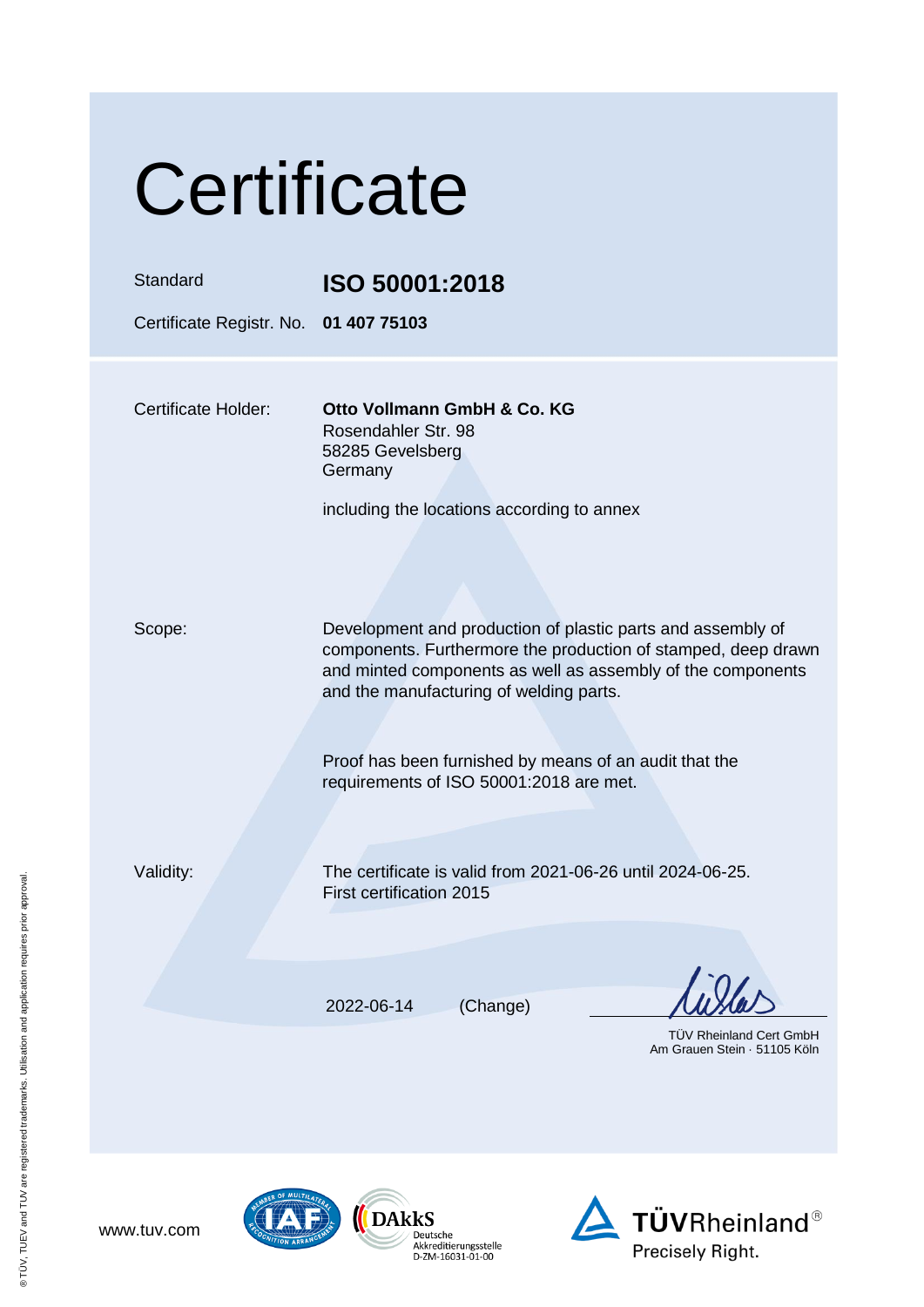## Annex to certificate

Standard **ISO 50001:2018**

Certificate Registr. No. **01 407 75103**

| No. | <b>Location</b>                                                                                                     | <b>Scope</b>                                                                                                                                             |
|-----|---------------------------------------------------------------------------------------------------------------------|----------------------------------------------------------------------------------------------------------------------------------------------------------|
| /01 | c/o Otto Vollmann GmbH & Co. KG<br><b>Standort Gevelsberg</b><br>Rosendahler Str. 98<br>58285 Gevelsberg<br>Germany | Production of stamped, deep<br>drawn and minted components<br>and injection molded parts                                                                 |
| /02 | c/o Vollmann (Sachsen) GmbH & Co. KG<br>Elterleiner Str. 4<br>09481 Scheibenberg<br>Germany                         | Production of stamped, deep<br>drawn and minted components<br>and welded assemblies as well<br>as plastic coated parts and<br>assembly of the components |
| /03 | c/o N.I.E.R. Stanz- und Umformtechnik<br><b>GmbH &amp; Co. KG</b><br>Tannenstr, 10 a<br>42857 Remscheid<br>Germany  | Manufacturing of pressed, drawn<br>stampings, assembling parts and<br>welding parts.                                                                     |
| /05 | c/o Synteks Umformtechnik GmbH<br>Am Windberg 8<br>08297 Zwönitz<br>Germany                                         | Manufacturing of pressed, drawn<br>stampings, assembling parts and<br>welding parts.                                                                     |
| /06 | c/o AZ Ausrüstung und Zubehör<br><b>GmbH &amp; Co. KG</b><br>Ruhrallee 1-3<br>45525 Hattingen<br>Germany            | Development and Production of<br>plastic parts and assembly of<br>components.                                                                            |
| /07 | c/o N.I.E.R. Stanz- und Umformtechnik<br><b>GmbH &amp; Co. KG</b><br>Betzdorfer Str. 20<br>57583 Nauroth<br>Germany | Manufactoring of stamped,<br>pressed and drawn parts                                                                                                     |

Page 1 of 2